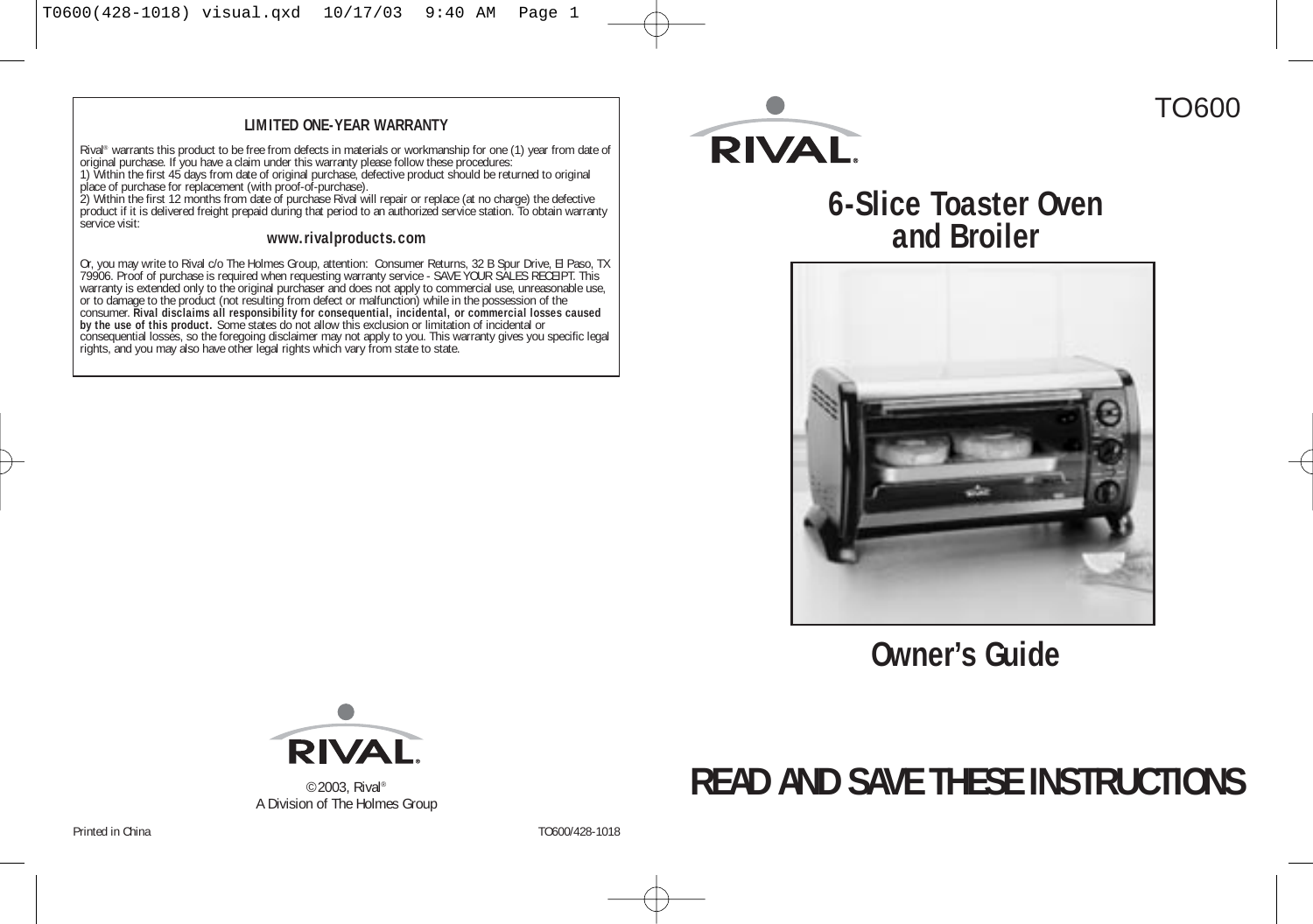# **IMPORTANT SAFEGUARDS**

**When using electrical appliances, basic safety precautions should always be followed including the following:**

- 1. Read all instructions before using.
- 2. Do not touch hot surfaces. Use handles and knobs.
- 3. To protect against electrical shock do not immerse cord, plugs or oven in water or other liquid.
- 4. Close supervision is necessary when any appliance is used by or near children.
- 5. Unplug from outlet when not in use and before cleaning. Allow to cool before putting on or taking off parts, and before cleaning.
- 6. Do not operate any appliance with a damaged cord or plug or after the appliance malfunctions or has been damaged in any manner. Return appliance to the manufacturer (see warranty) for examination, repair, or adjustment.
- 7. The use of accessory attachments not recommended by the appliance manufacturer may cause injuries.
- 8. Do not use outdoors.
- 9. Do not let cord hang over edge of table or counter, or touch heated surfaces.
- 10. Do not place on or near a hot gas or electric burner, or in a heated oven.
- 11. Extreme caution must be used when moving an appliance containing hot oil or other hot liquids.
- 12. To disconnect, rotate the TIMER CONTROL to the OFF position, then remove plug from wall outlet.
- 13. Do not use appliance for other than intended use.
- 14. Oversize foods or metal utensils must not be inserted in the Toaster Oven as they may create a fire or risk of electric shock.
- 15. A fire may occur if the Toaster Oven is covered or touching flammable material, including curtains, draperies, walls, or the like, when in operation. Do not store any item on top of the appliance when in operation.

# **IMPORTANT SAFEGUARDS (CON)**

- 16. Do not clean with metal scouring pads. Pieces can break off the pad and touch electrical parts involving a risk of electric shock.
- 17. Extreme caution should be exercised when using containers constructed of other than metal or glass.
- 18. Do not place any cardboard, paper, plastic or other flammable items inside the oven.
- 19. Do not cover crumb tray or any part of the oven with metal foil. This will cause overheating of the oven.
- 20. To turn the oven off, rotate the TIMER CONTROL to the OFF position.
- 21. Use extreme caution when removing pan or disposing of hot grease.
- 22. Do not store any materials, other than the manufacturer's recommended accessories, in this oven when not in use.

# **SAVE THESE INSTRUCTIONS**

- **FOR HOUSEHOLD USE ONLY.**
- No user-serviceable parts inside. Do not attempt to service this product.
- A short power supply cord is provided to reduce the risk of becoming entangled in or tripping over a longer cord. An extension cord may be used with care. However, the marked electrical rating should be at least as great as the electrical rating of the Toaster Oven. The extension cord should not be allowed to drape over the counter or tabletop where it can be pulled on by children or tripped over.

# **POLARIZED PLUG**



This appliance has a polarized plug (one blade is wider than the other). To reduce the risk of electric shock, this plug is intended to fit into a polarized outlet only one way. If the plug does not fit fully into the outlet, reverse the plug. If it still does not fit, contact a qualified electrician. Do not attempt to modify the plug in any way. If the plug fits loosely into the AC outlet or if the AC outlet feels warm do not use that outlet.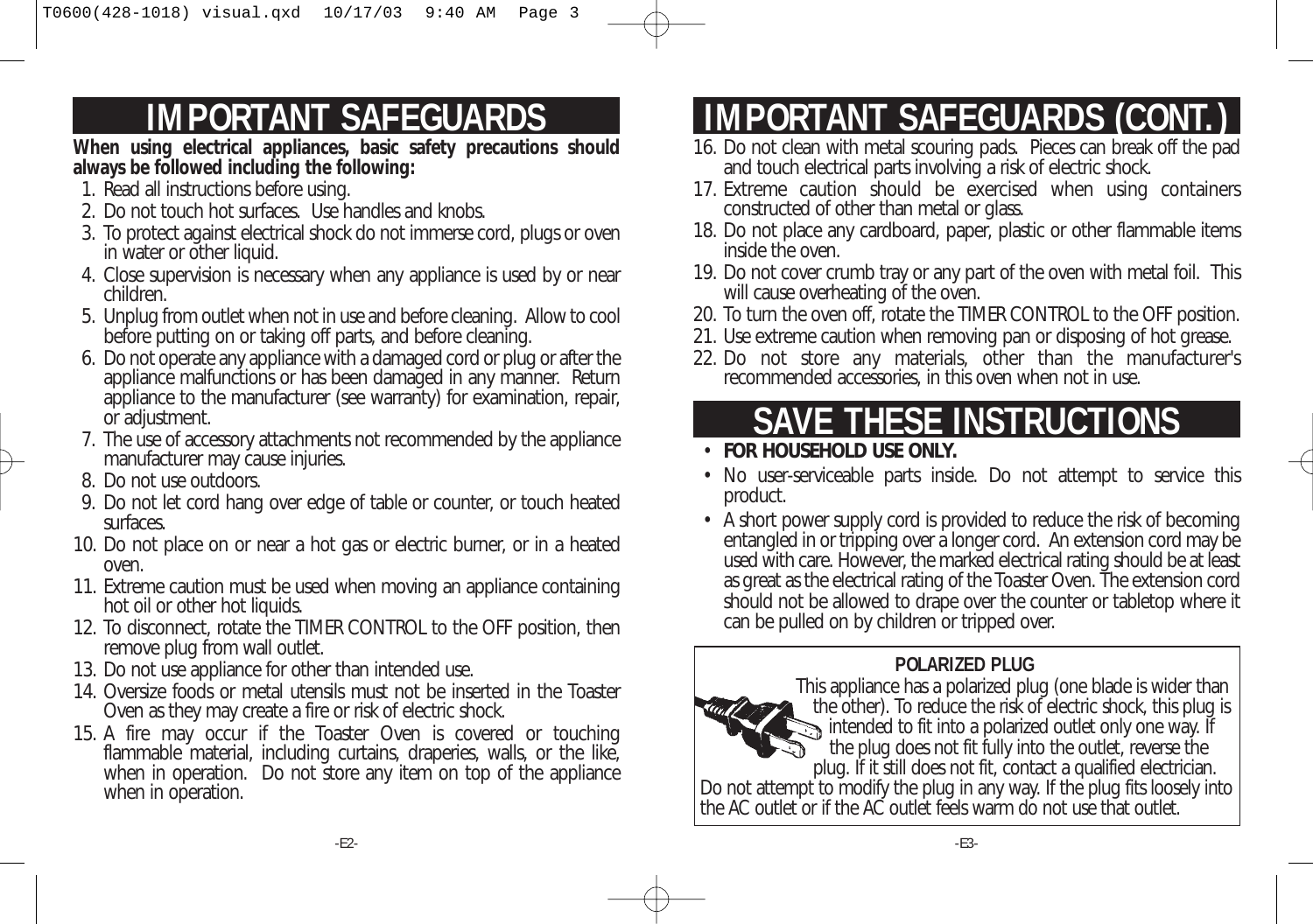# **ADDITIONAL IMPORTANT SAFETY INSTRUCTIONS**

- Leave 6 8 inches of open surface all around the exterior of the Toaster Oven.
- Place the Toaster Oven on a dry, level heat resistant surface.
- The Toaster Oven should be operated on a separate electrical circuit from other appliances. If the circuit is overloaded, this appliance may not operate correctly.
- Do not use airtight containers inside the oven. Containers must have room to allow for expansion of liquids.
- Do not touch hot surfaces such as the GLASS DOOR, top and sides.
- Watch the toasting process carefully when toasting items such as stale toast, croutons and crackers. Select a light setting for these types of foods.
- Do not use any sharp utensils to clean the GLASS DOOR as this may cause damage to the glass or breakage. Clean only with a soapy damp cloth.

#### **KNOW YOUR TOASTER OVEN AND BROILER**



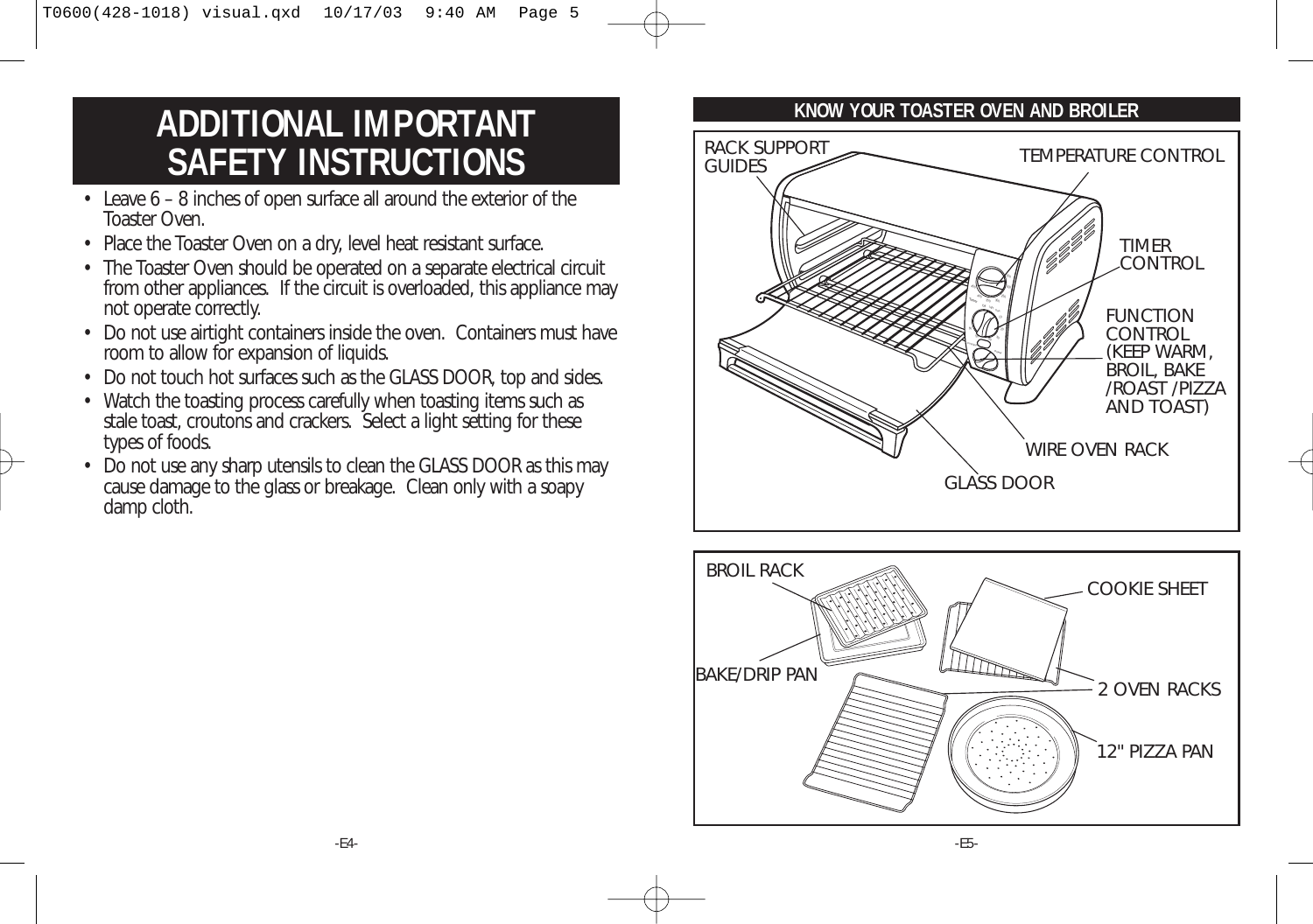#### **PREPARING YOUR TOASTER OVEN AND BROILER FOR USE**

Your Rival<sup>®</sup> Toaster Oven is equipped with all of the options of a full-size oven in a countertop appliance – it toasts, bakes and broils.

**NOTE:** Initial start up operation may result in minimal smell and smoke (about 15 min). This is normal. It is due to the protective substances on the heating elements, which protect them from salt effects during shipment from the factory.

### **OPERATING INSTRUCTIONS FOR TOASTING**

Your new Toaster Oven has a large capacity for toasting up to 6 slices of bread, 6 muffin halves, 6 frozen waffles, or 6 frozen pancakes. When toasting only 1 or 2 items, place food in the center of oven.

- 1. Set TEMPERATURE CONTROL to TOAST/BROIL.
- 2. Turn FUNCTION CONTROL to TOAST.
- 3. Ensure CRUMB TRAY is in place.
- 4. Place food to be toasted on Wire Oven Rack
- 5. Turn TIMER CONTOL to desired darkness.
- 6. Bell will signal end of TOAST cycle.

**NOTE:** For the best toasting result, WIRE OVEN RACK should be positioned in the bottom RACK SUPPORT GUIDE, face up.

#### **IMPORTANT:**

When choosing toast color (light, medium or dark) always rotate the timer over 5 minutes and then rotate back to dark, medium or light. This will ensure that the timer operates correctly and safely.

- When the toast cycle is finished the bell will ring and the electrical power is automatically turned off.
- To stop the cycle at any time, turn the timer control clockwise to the OFF position and the bell will ring.
- Six (6) slices will be lighter than one (1) slice, adjust TIMER CONTROL accordingly.
- If toasting only one slice, place bread in the center of the WIRE OVEN RACK, 6 slices should be toasted side by side.

In this cycle, both the top and bottom heating elements operate.

#### **OPERATING INSTRUCTIONS FOR BAKING**

**NOTE:** When using a single rack, position the WIRE OVEN RACK in the lowest RACK SUPPORT GUIDE, facing up.

1. Place WIRE OVEN RACK in bottom or top RACK SUPPORT GUIDE, depending on the height of pan or according to recipe directions.

- 2. Preheat oven as directed in recipe.
- 3. Ensure CRUMB TRAY is in place.
- 4. Place item to be baked on WIRE OVEN RACK.
- 5. Set TEMPERATURE CONTROL to desired temperature.
- 6. Turn FUNCTION CONTROL to BAKE/ROAST.
- 7. Set TIMER CONTROL to desired time or turn to STAY ON.
- 8. Turn TIMER CONTROL to OFF when complete.

**NOTE:** In this cycle, both the top and bottom heating elements operate.

### **Baking on Two Racks**

Two racks of cakes, cookies, or pies can be baked at the same time. However, it is necessary to rotate them (i.e. move the top to the bottom and the bottom to the top) halfway through cooking time.

### **Positioning of Bake Racks**

**Cookies -** Use bottom and top RACK SUPPORT GUIDES with racks face down.

**Layer Cakes -** Use bottom and top RACK SUPPORT GUIDES. Rack should be face down in bottom position and face up in top position.

**Pies -** Use bottom and top RACK SUPPORT GUIDES with both racks face down. Place a COOKIE SHEET under pies to catch any spills or drips.

Follow package or recipe instructions for baking times and temperatures.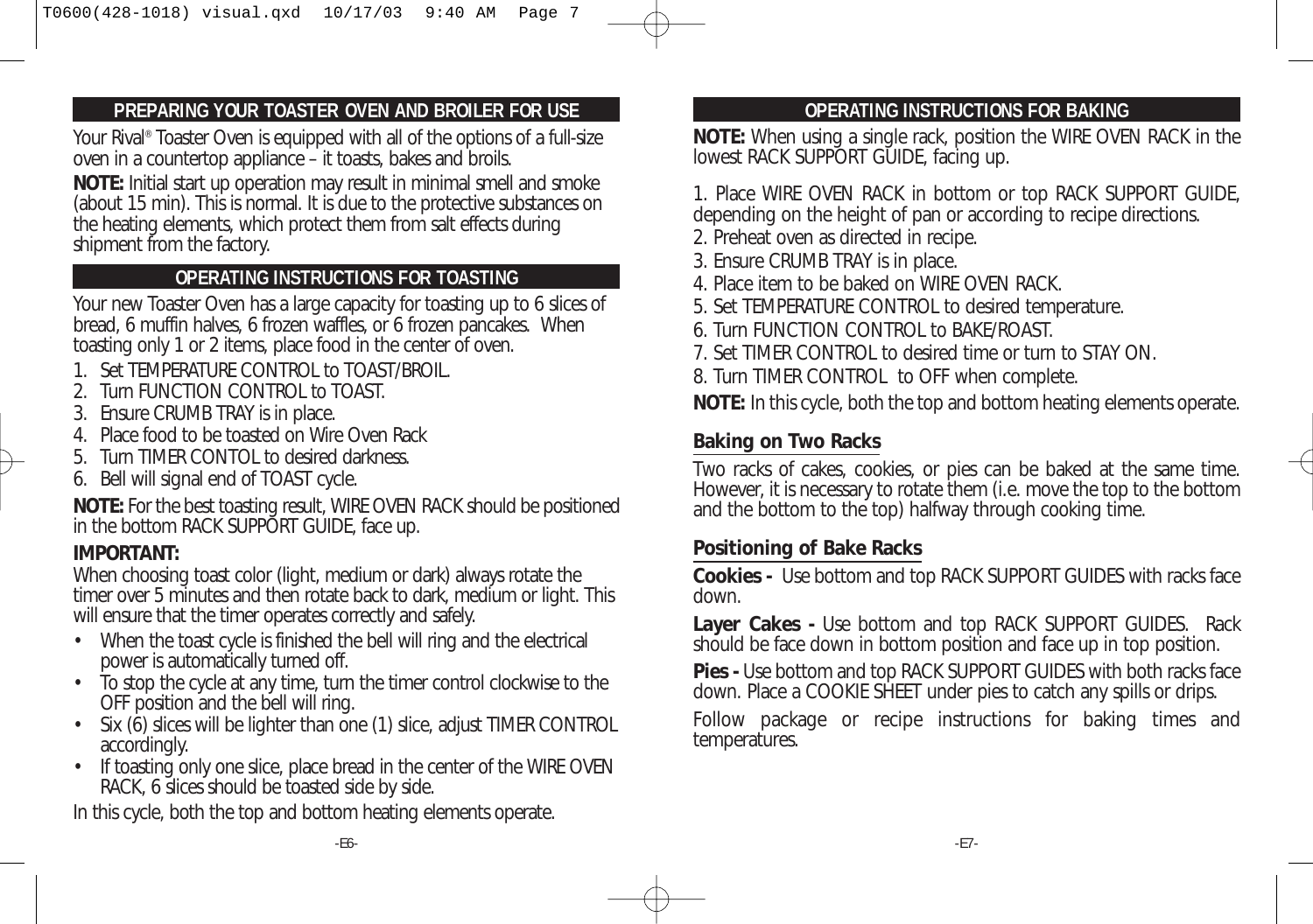#### **OPERATING INSTRUCTIONS FOR BROILING / TOP BROWN BROIL GUIDE**

For best results, preheat oven for 5 minutes on MAX before BROILING/TOP BROWNING. Trim excess fat from meats and dry any moisture that may be on food.

- 1. Set TEMPERATURE CONTROL to TOAST/BROIL.
- 2. Turn FUNCTION CONTROL to BROIL.
- 3. Preheat oven.
- 4. Place BROIL RACK onto DRIP PAN.
- 5. Place food on BROIL RACK then place the BROIL RACK on the WIRE OVEN RACK and slide into RACK SUPPORT GUIDE, face up or face down depending on the thickness of food you are cooking.
- 6. Food should be placed as close as possible to top heating element without touching it.
- 7. Brush food with sauces or oil, if desired.
- 8. Set TIMER CONTROL to desired time or turn to STAY ON.
- 9. Turn food over midway through prescribed cooking time.
- 10.Turn TIMER CONTROL to OFF when broiling is complete.

In this cycle, only the upper heating element operates.

**NOTE:** Always monitor the food at this setting to ensure that you are not over cooking.

We suggest using the timer as food can burn quickly at this setting. When broiling, turn the food over for even cooking. Food should not be placed directly on the WIRE OVEN RACK.

For top browning simply broil as long as desired.

Do not allow aluminum foil to touch the heating elements.

| Type/Cut             | <b>Weight/Thickness</b> | <b>Desired Doness</b> | <b>Broil Time</b> |
|----------------------|-------------------------|-----------------------|-------------------|
| <b>Beef</b>          |                         |                       |                   |
| -Porterhouse/Sirloin | 1 inch                  | Medium                | 15-20 min         |
| -London Broil        | $\overline{1}$ inch     | Medium                | 15-20 min         |
| -Rib Eye             | 1 inch                  | Medium                | 15-20 min         |
| -Hamburger           | 8 ounces                | Medium                | 20-25 min         |
|                      |                         |                       |                   |
| Pork                 |                         |                       |                   |
| -Chops               | $3/4$ inch              | Well                  | 20-25 min         |
| -Ribs                | 1 rack                  | Well                  | 25 min            |
|                      |                         |                       |                   |
| Chicken              | pieces                  | Well                  | 30-40 min         |
|                      |                         |                       |                   |
| Fish                 |                         |                       |                   |
| -Fillets*            | $1/2$ inch              | Well                  | 10-15 min         |
| -Steak               | 1 inch                  | Well                  | 18-20 min         |

\*Fish fillets are delicate and should be broiled directly in DRIP PAN without BROIL RACK. Turn Fillets over carefully midway through broiling.

#### **OPERATING INSTRUCTIONS FOR ROASTING**

- 1. Place WIRE OVEN RACK in oven at lowest position, facing down.
- 2. Place food to be cooked on BROIL RACK and then place BROIL RACK onto DRIP PAN.
- 3. Place DRIP PAN on WIRE OVEN RACK.
- 4. Set TEMPERATURE CONTROL to desired temperature.
- 5. Turn FUNCTION CONTROL to BAKE/ROAST.
- 6. Set TIMER CONTROL to desired time or turn to STAY ON.
- 7. Turn TIMER CONTROL to OFF when cooking is complete.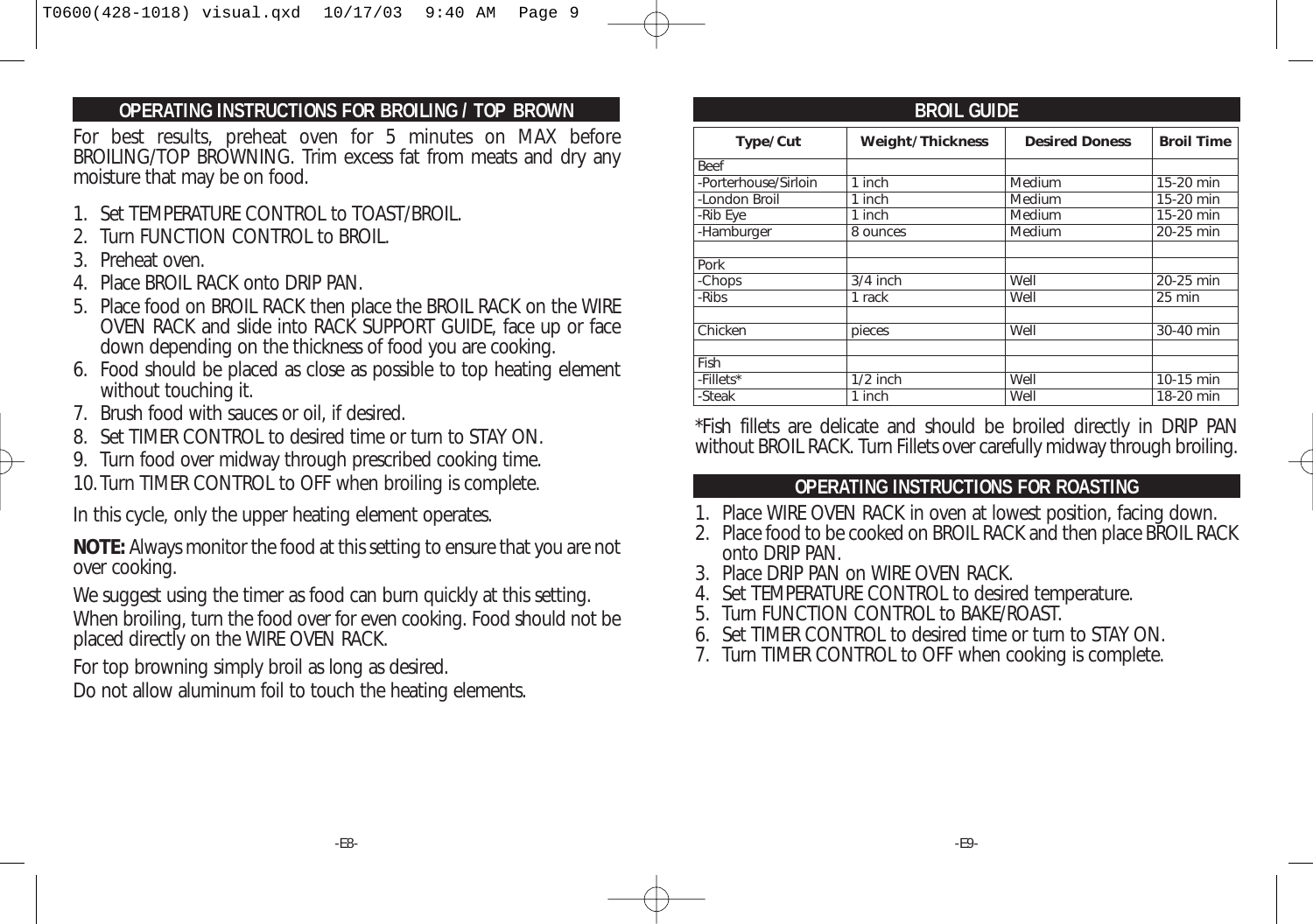#### **ROASTING GUIDE**

| Type/Cut          | Oven Temp. | Weight         | <b>Roasting Time</b>       | Temp. of<br><b>Finished Roast</b> |
|-------------------|------------|----------------|----------------------------|-----------------------------------|
| Beef*             |            |                |                            |                                   |
| -Eye of Round     | 325        | $3-5$ lb       | 1 hr 30 min to 2 hr        | 150-160                           |
| -Standing Rib     | 325        | 4 lb           | 2 hr 25 min to 3 hr        | 150-160                           |
| -Top Round Roast  | 375        | $31/2$ lb      | 2 <sub>hr</sub>            | 150-160                           |
|                   |            |                |                            |                                   |
| Pork              |            |                |                            |                                   |
| -Loin (boneless)  | 325        | $3-5$ lb       | 2 hr 30 min to 3 hr        | 170                               |
| -Loin (with bone) | 325        | $3-5$ lb       | 2 hr 30 min to 3 hr        | 170                               |
| -Ham (smoked)     | 325        | $5-7$ lb       | 1 hr 50 min to 2 hr 25 min | 140                               |
|                   |            |                |                            |                                   |
| Chicken (whole)   | 350        | $3-5$ lb       | 1 hr 25 min to 1 hr 50 min | 190                               |
| Turkey (breast)   | 350        | $6-8$ lb       | 2 hr to 2 hr 30 min        | 190                               |
| Cornish Hen       | 350        | $1-1$ $1/2$ lb | 1 hr to 1 hr 25 min        | 190                               |

\* Beef times are medium doneness. Subtract 15 minutes for Rare; add 15 minutes for Well Done.

**NOTE:** All roasting times are based on meats at refrigerator temperature. Frozen meats may take considerably longer. Therefore, use of a meat thermometer is highly recommended.

#### **OPERATING INSTRUCTIONS FOR PIZZA**

- 1. Set TEMPERATURE CONTROL to 400º F.
- 2. Turn the FUNCTION CONTROL to BAKE/ROAST/PIZZA.
- 3. Place the pizza to be cooked on PIZZA PAN and place it on top of WIRE OVEN RACK.
- 4. Set TIMER CONTROL to desired time or turn to STAY ON.
- 5. Follow package or recipe instructions for times & temperatures.
- 6. Turn TIMER CONTROL to OFF when cooking time is complete.

**NOTE:** WIRE OVEN RACK should be positioned in the bottom RACK SUPPORT GUIDE, face up.

### **OPERATING INSTRUCTIONS FOR KEEP WARM**

Keep cooked food warm up to 30 minutes. Longer periods of time are not recommended as food will become dry or spoil.

- 1. Set TEMPERATURE CONTROL to 175º F or KEEP WARM setting.
- 2. Turn FUNCTION CONTROL to KEEP WARM.
- 3. Set TIMER CONTROL to desired time or turn to STAY ON.
- 4. Turn TIMER CONTROL to OFF when finished with KEEP WARM.

### **USEFUL TIPS**

- 1. Condensation will appear on the GLASS DOOR for some foods and then disappear. This is normal.
- 2. Cook food immediately after defrosting.
- 3. Frozen foods and thick meats will take longer to cook.
- 4. Avoid opening the GLASS DOOR too frequently to prevent heat loss.
- 5. When toasting frozen bread or more than one fresh slice, the toast preference should be at a darker setting than if you were toasting one fresh slice.
- 6. When broiling, smoke will likely appear. Removing excess fat prior to broiling can reduce this. Always use the BAKE PAN.

### **IMPORTANT:**

When setting the timer for less than 5 minutes, always rotate the timer past 5 minutes and then rotate back to your chosen time. This will ensure a safe and accurate time.

### **HOW TO CLEAN YOUR TOASTER OVEN**

- 1. Before using your Rival® Toaster Oven, wash all of the accessories WIRE OVEN RACK, BAKE/DRIP PAN, COOKIE SHEET, PIZZA PAN, BROIL RACK AND CRUMB TRAY - in hot water with detergent soap.
- 2. Initial start up operation may result in minimal smell and smoke (about 15 minutes). This is normal. It is due to the protective substance on the heating elements which protects them from salt effects during shipping from the factory.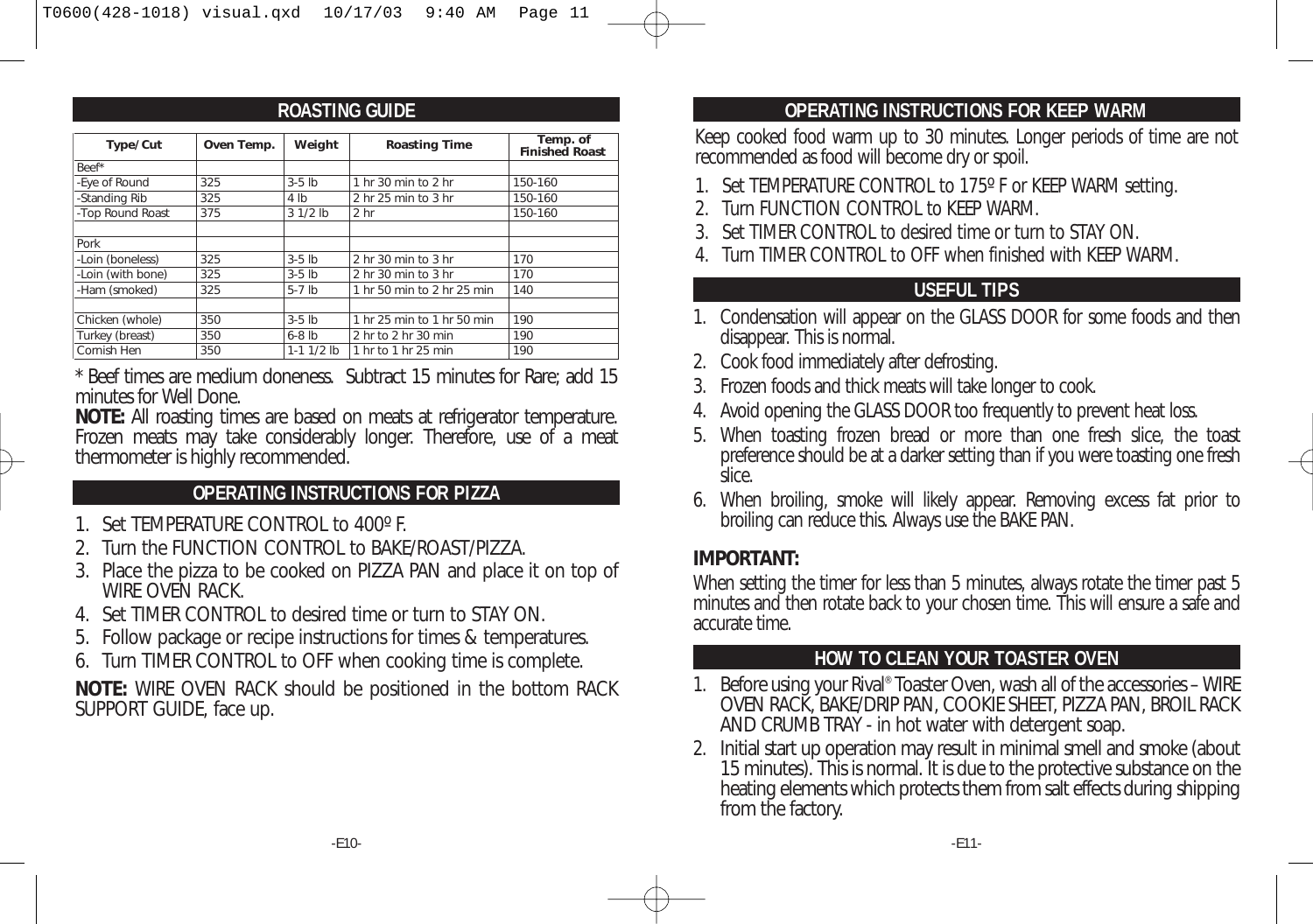#### **HOW TO CLEAN YOUR TOASTER OVEN AND BROILER (CONT.)**

- 3. Always make sure that the appliance is unplugged and cooled before cleaning.
- 4. The WIRE OVEN RACKS can be removed easily for cleaning. Once the WIRE OVEN RACKS are removed, clean the interior and exterior with a damp cloth.

**REMEMBER:** Do not place the entire unit in water or any liquid.

- 5. Cleaning the bottom of the crumb tray
	- A. This appliance has a slide out CRUMB TRAY at the bottom of the baking chamber. First, unplug the appliance and allow it to cool.
	- B. To clean out the crumbs, simply pull out the CRUMB TRAY located at the exterior center bottom of the baking chamber right below the glass door.
	- C. Once the CRUMB TRAY has been removed wash with hot, soapy water
	- D. DO NOT use any abrasive cleaning products.
	- E. After cleaning, insert CRUMB TRAY into correct position.

### **CAUTION**

- TO PROTECT COUNTERTOP FROM DAMAGE, THE TOASTER OVEN MUST BE OPERATED WITH THE CRUMB TRAY IN PLACE, SECURELY CLOSED AND CLEANED OF EXCESS FOOD.
- NEVER OPERATE YOUR TOASTER OVEN WITH THE GLASS DOOR **OPEN**
- NEVER PUT THE BAKE PAN (OR ANY OTHER ACCESSORY) DIRECTLY ON THE TOP OF THE LOWER HEATING ELEMENT.

# **TAKE CARE**

- Always leave at least 1" between the top of food and the top heating elements.
- Remove all plastic and paper from food, TV dinners, etc. before cooking.
- Always use oven mitts to remove BAKE/DRIP PAN after cooking.

| <b>COOKING TIME AND TEMPERATURE</b> |                                                 |                                                                                                                                |  |  |
|-------------------------------------|-------------------------------------------------|--------------------------------------------------------------------------------------------------------------------------------|--|--|
| <b>F00D</b>                         | <b>QUANTITY</b>                                 | <b>COOKING INSTRUCTIONS</b>                                                                                                    |  |  |
| Frozen Pizza                        | $2 - 4$ Slices                                  | Bake on BAKE/DRIP PAN at 450°F<br>for $15 - 20$ minutes.                                                                       |  |  |
| Bacon                               | $4 - 6$ strips                                  | Bake on BAKE/DRIP PAN at 450° F.<br>Use timer set to $7 - 12$ minutes<br>according to taste preference.                        |  |  |
| Hot Dogs                            | $4 - 8$ hot dogs                                | Broil on BAKE/DRIP PAN. Set timer<br>to 15 minutes and add time<br>according to taste. Turn hot<br>dogs often.                 |  |  |
| Hamburgers                          | $\overline{Up}$ to 4 pieces<br>$(1/4$ lb. each) | Bake on BAKE/DRIP PAN at 450° F for<br>20 minutes.                                                                             |  |  |
| Frozen French                       | <b>FIII BAKF PAN</b>                            | Bake in "Stay On" mode for 20                                                                                                  |  |  |
| <b>Fries</b>                        | one layer only                                  | minutes, then broil for 5 minutes<br>or more according to taste<br>preference.                                                 |  |  |
| Leftovers                           | <b>FIII BAKF PAN</b><br>one layer only          | Bake at 250 - 375° F with timer<br>for 15 minutes. Continue<br>according to taste.                                             |  |  |
| Chicken                             | <b>FIII BAKE PAN</b><br>one layer only          | Bake at 450° F for 35 minutes or<br>until juices run clear with the<br>"Stay On" setting.                                      |  |  |
| <b>TV Dinners</b>                   |                                                 | Place foil container directly<br>on WIRE OVEN RACK, Follow<br>package directions.                                              |  |  |
| <b>Baked Potato</b>                 | $1 - 5$ potatoes                                | Wash and pierce with a fork. Option<br>- brush on olive oil. Bake at 450°F<br>for $60 - 95$ minutes with<br>"Stay On" setting. |  |  |
| Pork Chops                          | Up to 4 chops                                   | Place on BAKE/DRIP PAN and broil for<br>35 min. Turn over at least two times.                                                  |  |  |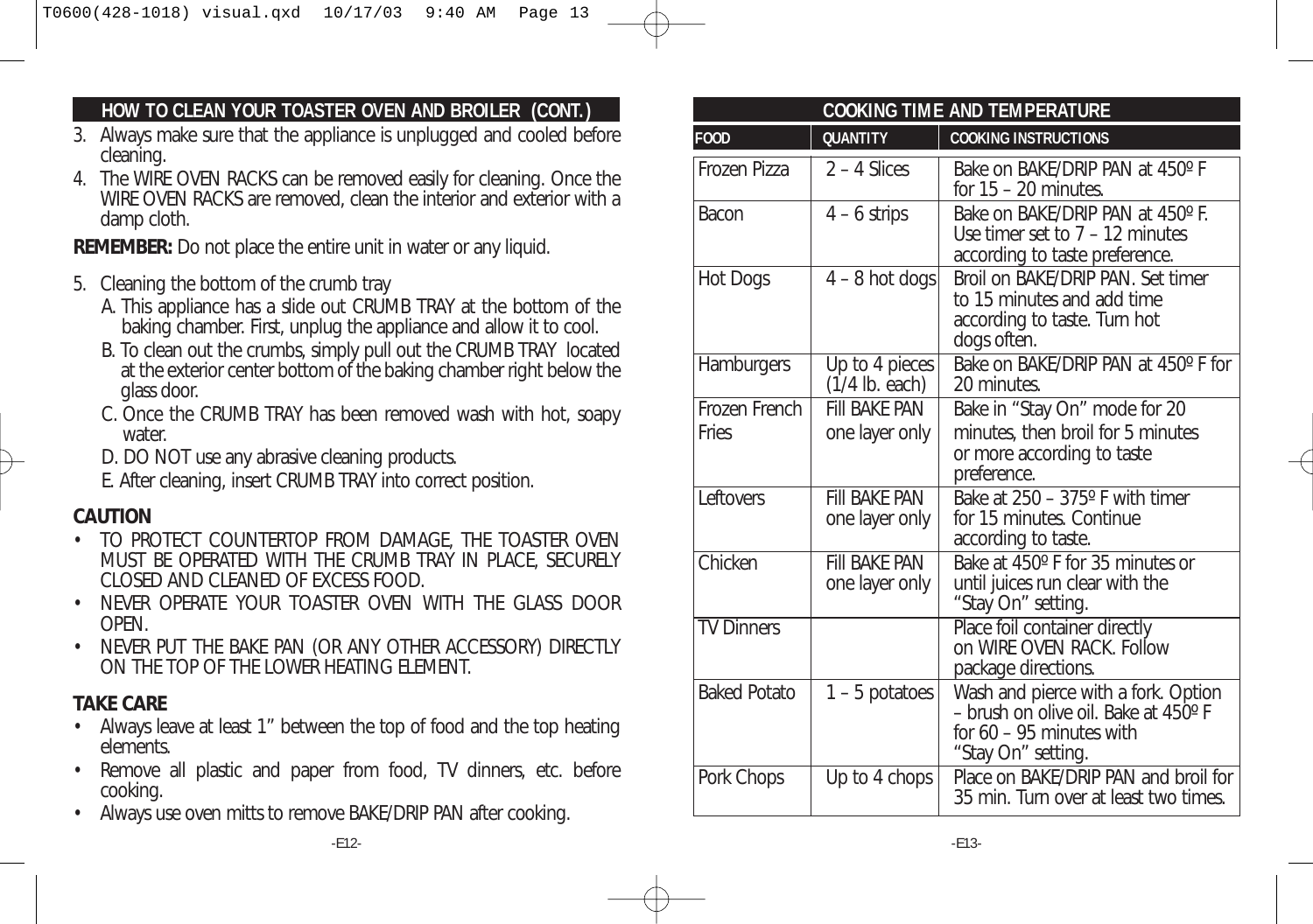#### **COOKING TIME AND TEMPERATURE (CONT.)**

**NOTE:** The recipe guide is for suggestion only. Temperatures may vary depending on the size and consistency of the food. Frozen food will take longer to cook than thawed food.

## **QUESTIONS AND ANSWERS**

## **Q** *Unit smokes during baking or broil function*

**A** Initial start up operation may result in minimal smoke or smell (about 15 minutes). This is normal and due to the protective substance on the heating elements which protects them from salt effects during shipping.

Smoke in baking function often means the BAKE PAN or interior of oven is dirty. Clean per instructions.

Smoke almost always appears in broiling and is normal. Cut off excess fat prior to broiling to reduce smoking.

Stop using the appliance if smoke source is the power cord. Unplug immediately.

# **Q** *Toast is black and smoking or too light.*

**A** Choose lighter or darker toast setting.

# **RECIPES**

## **Water Chestnuts Wrapped in Bacon**

This is an elegant hors d'euvres anytime of the year

2 cans whole water chestnuts, drained 1 cup soy sauce<br>1 cup brown sugar 1 lb. bacon 1 cup brown sugar

Soak water chestnuts in soy sauce several hours or overnight. Unwrap bacon and cut each strip into 2 to 3 pieces. Roll in brown sugar and wrap with bacon. Secure with toothpicks. Broil until bacon is crispy and serve immediately. Makes approximately 40 pieces.

#### **Tomato, Basil and Garlic Sauce**

1 whole bulb garlic, peeled 1 1/2 T. extra virgin olive oil<br>and coarsely chopped 1 28 ounce can plum toma 1 T. sugar, salt and pepper Salt and pepper to taste

1 28 ounce can plum tomatoes, chopped<br>1 bunch fresh basil, torn

Saute garlic in extra virgin olive oil for 2 minutes on medium heat until fragrant. Do not let garlic burn. Add chopped tomatoes and sugar and season with salt and pepper. Turn up heat and cook until sugar is dissolved and flavors are incorporated, 2-5 minutes. Remove from heat and season with salt and pepper and add in torn basil.

#### **Quiche Lorraine**

Serve with fresh fruit salad for a simple, elegant brunch.

1 recipe of pate brisee, blind baked 4 eggs<br>
in 9 inch round quiche dish or 4 cup light cream in 9 inch round quiche dish or<br>deep dish pie pan. 1 cup Gruyere, Jarlsberg or Swiss cheese pinch freshly grated nutmeg salt and pepper

1 cup ham or pancetta, diced and sautéed

Preheat toaster oven to 400° F. Beat eggs and add cream. Stir well to blend. Season with nutmeg, salt and pepper. Sprinkle ham and cheese on bottom of dish and pour egg custard on top. Cook in oven for approximately 45 minutes or until custard is set. Serves 8.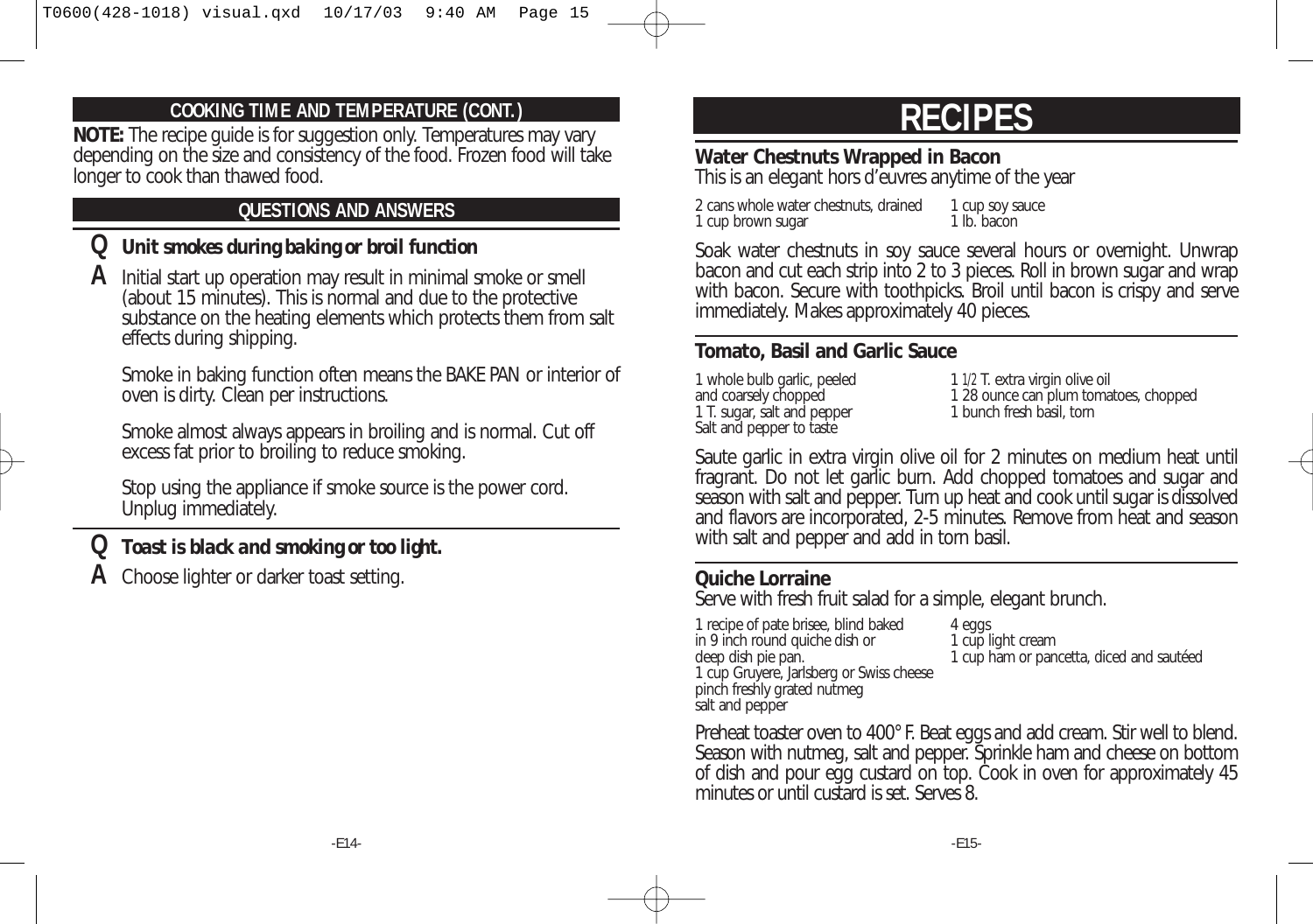#### **Honey Mustard Chicken with Spicy Pecan Cornflake Crust** Fussy kids love this lowfat entrée.

1/2 cup Dijon mustard 1/2 cup honey<br>
4 skinless, boneless chicken breasts 1 tsp. cayenne pepper 4 skinless, boneless chicken breasts<br>1 small box cornflakes pulsed in food processor until flakes<br>are crumbs

1/2 cup chopped pecans<br>Nonstick pan spray Olive oil for drizzling

Mix the mustard and honey together in a shallow bowl. Thoroughly coat the chicken breasts on both sides. Combine cayenne pepper, cornflakes and pecans in another shallow bowl. Coat chicken with flake mixture. Spray baking pan with nonstick spray and place breasts in pan. Drizzle top with olive oil. Bake at 375°F for 30-40 minutes or until chicken reaches internal temperature of 180°F. 4 Servings

### **Broiled Salmon with Balsamic, Orange Glaze**

This intensely flavored dish is a healthy, lowfat choice.

- 1/2 cup balsamic vinegar 1/2 cup good dry white wine 1/2 cup orange juice 3 T. brown sugar<br>1 6-oz. salmon fillets, skinned, 3 T. brown sugar 4 6-oz. salmon fillets, skinned,<br>
approximately 1 inch thick 3 T. chopped scallions approximately 1 inch thick Cooking spray
- 

Place first 4 ingredients in sauce pan on medium high heat and cook until reduced by half and mixture resembles a syrupy glaze.

Place seasoned salmon in baking pan coated with cooking spray. Broil approximately 6 minutes per side or until fish is no longer translucent in center. Pour glaze over plated salmon and garnish with scallions. 4 Servings.

# **RECIPES RECIPES**

### **Broiled Salmon with Lemon and Dill**

Cover recipe

4 6-oz. salmon fillets, skinned, Salt and pepper<br>approximately 1 inch thick 4 T. unsalted butter approximately 1 inch thick<br>1 lemon Cooking spray

2-3 T. chopped fresh dill

Place seasoned salmon fillets in baking pan coated with cooking spray. Dot with butter. Broil approximately 6 minutes per side with rack set in highest position until fish is no longer translucent in center. Cut lemon into wedges and garnish with fresh dill.

**Roasted Shrimp with Marjoram, Artichoke, Lemon and Feta Salad** Look for shrimp that are not pre-shelled and deveined which can lead to an ammonia flavor. The fresh taste of the sea will be much more evident if they are cleaned just prior to use. A great Valentine's Day recipe, marioram is the herb of love.

2 large steamed artichoke hearts, 2 lemon, zested and juiced leaves removed, cleaned and diced 1/4 fennel bulb, grated leaves removed, cleaned and diced 1/4 fennel bulb, grated<br>1/2 large red onion, finely diced 2 T. marjoram, chopped 1/2 large red onion, finely diced  $1/3$  cup extra virgin olive oil<br>1/3 cup extra virgin olive oil salt and pepper  $1/3$  cup extra virgin olive oil salt and salt and pepper salt and pepper salt and pepper salt and pepper salt and pepper salt and pepper salt and pepper salt and pepper salt and pepper salt and pepper salt and pepper sal 1 lb. large shrimp, peeled and olive oil<br>deveined and sliced in half, lengthwise 14 oz. package feta cheese deveined and sliced in half, lengthwise Mesclun lettuce mix for four

**Prepare dressing:** Add first 6 ingredients. Season well with salt and pepper. Preheat oven to 450°F. Brush shrimp with olive oil and place shrimp in toaster oven. Roast shrimp on each side for approximately 3 minutes. Top salad greens with shrimp, crumbled feta and dressing. Serves 4.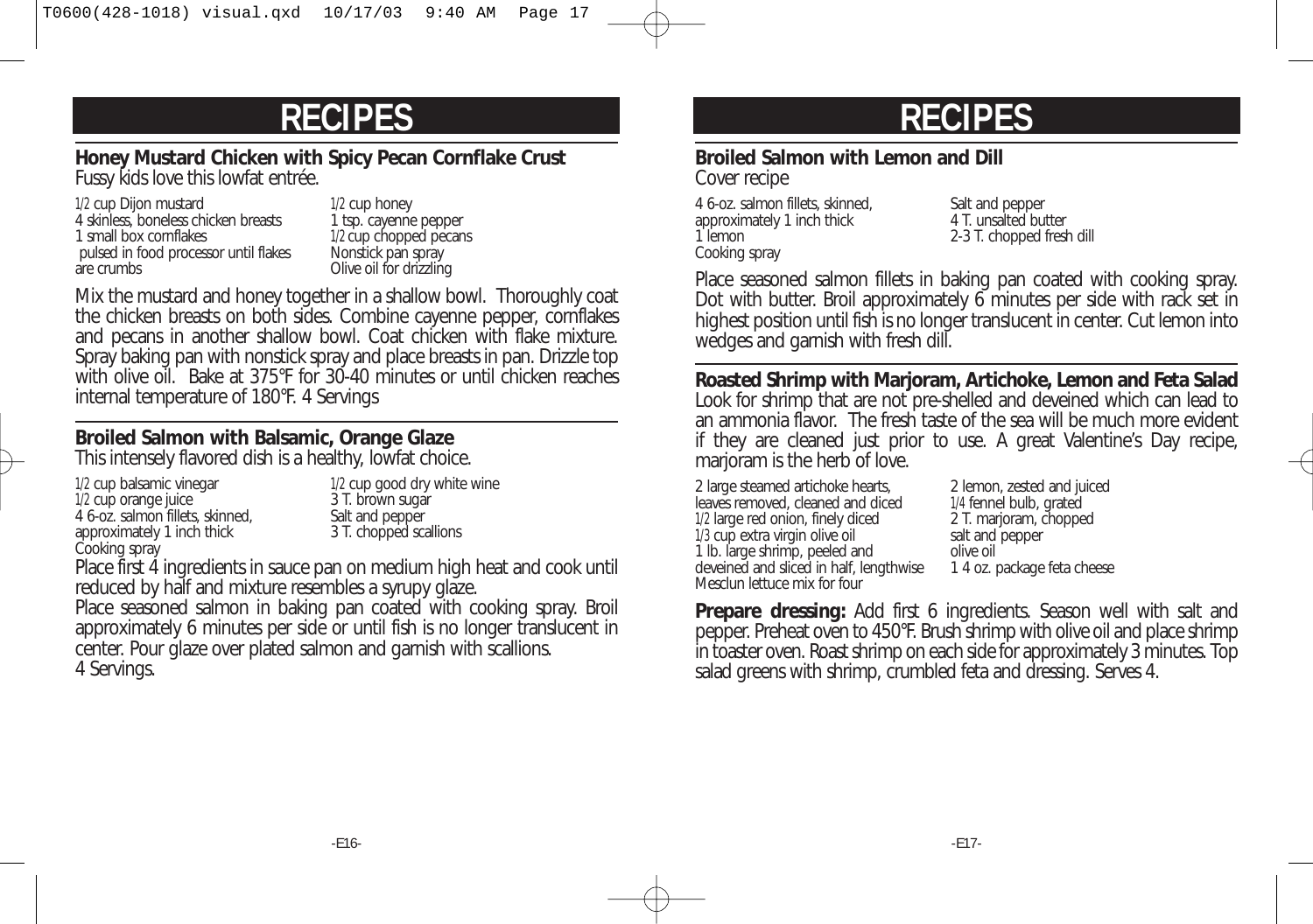# **RECIPES RECIPES**

#### **Roasted Turkey Breast with Aromatic Vegetables**

Serve with roasted, herbed red bliss potatoes. Your kitchen will smell **fantasticl** 

1 sprig parsley, sage, rosemary<br>and thyme 3 stalks celery, cut into 1/4 inch dice<br>chili powder 1-2 cups chicken broth

1 large turkey breast 2 cloves garlic, peeled<br>1 sprig parsley, sage, rosemary 1 small onion, cut into 1/4 inch dice 3 small carrots, cut into 1/4 inch dice<br>1 lemon. halved Kosher salt and pepper

Preheat toaster oven to 450°F. Sprinkle vegetables in bottom of an 11 inch baking pan with 1 1/2 - 2 inches sides and top with turkey breast. Tuck garlic and herbs under breast. Squeeze lemon on top of turkey and season with chili powder, salt and pepper. Cook for 25 minutes. Reduce oven temperature to 325°F and pour broth into bottom of pan Continue cooking until turkey juices run clear and it reaches internal temperature of 180°F.

#### **Cheesecake**

A classic family holiday favorite. For crust:

20 full sized, finely crushed<br>
2/3 cup butter, melted<br>
1/4 cup finely chopped<br>
2/3 cup butter, melted

1/4 cup finely chopped walnuts (optional)

For cheesecake:

4 8-ounces packages cream cheese, 1 cup sugar room temperature and the same of 4 eggs<br>
1 lemon, juiced and the 4 eggs<br>
1 teasp

1 teaspoon vanilla

For topping: 1 pint sour cream 1/2 cup sugar 1 1/2 teaspoon. vanilla

Preheat toaster oven to 350°F. Lightly butter a 9 inch springform pan. Add walnuts and melted butter to crushed graham crackers and blend with a fork. Press mixture into bottom of pan and up the side of the pan 1 inch. Place pan in toaster oven and cook for 5 minutes to set crust. Whip cream

cheese in mixer until light and smooth. Add sugar and beat for 1 minute. Add eggs one at a time, incorporating completely each time. Add lemon juice and vanilla. Blend well. Pour on top of crust. Place in toaster oven. Cook for approximately 1 hour, ensuring a slight jiggle left to cheesecake in center. Blend sour cream, sugar and vanilla and smooth over cheesecake center, leaving \_ inch around edge without topping. Cook for an additional 5 minutes to set sour cream topping. Cool and chill overnight in refrigerator. Serves 12.

#### **Death By Chocolate Brownies**

These quick and easy brownies are incredibly fudgy and rich. The better the chocolate, the better the brownies.

| 12 oz. bittersweet chocolate, chopped | 1/2 cup rum or espresso             |
|---------------------------------------|-------------------------------------|
| 1 cup sugar                           | 2 sticks (1/2 lb.) butter, softened |
| 5 large eggs                          | $11/2$ T. flour                     |

Preheat toaster oven to 350°F. Prepare 9 inch bake pan by lightly buttering the bottom. Cut parchment to fit into bottom of pan and butter parchment. Lightly dust with flour and tap out excess. Place chopped chocolate in bowl of a food processor fitted with steel blade. Place rum and sugar in small saucepan and heat on high until sugar is dissolved. Pour hot sugar syrup on top of chocolate and process until chocolate is smooth and melted. With processor running, add butter into chocolate, one tablespoon at a time. Add eggs, one at a time and process until completely incorporated. Add flour and pulse until mixed in. Do not overprocess. Batter should be glossy and smooth. Pour into prepared pan and cook for 30 minutes. Let cool and place in refrigerator overnight. Invert cake, remove parchment and invert again. With hot clean knife, cut brownies to desired size. Makes approximately 45 1 inch brownies.